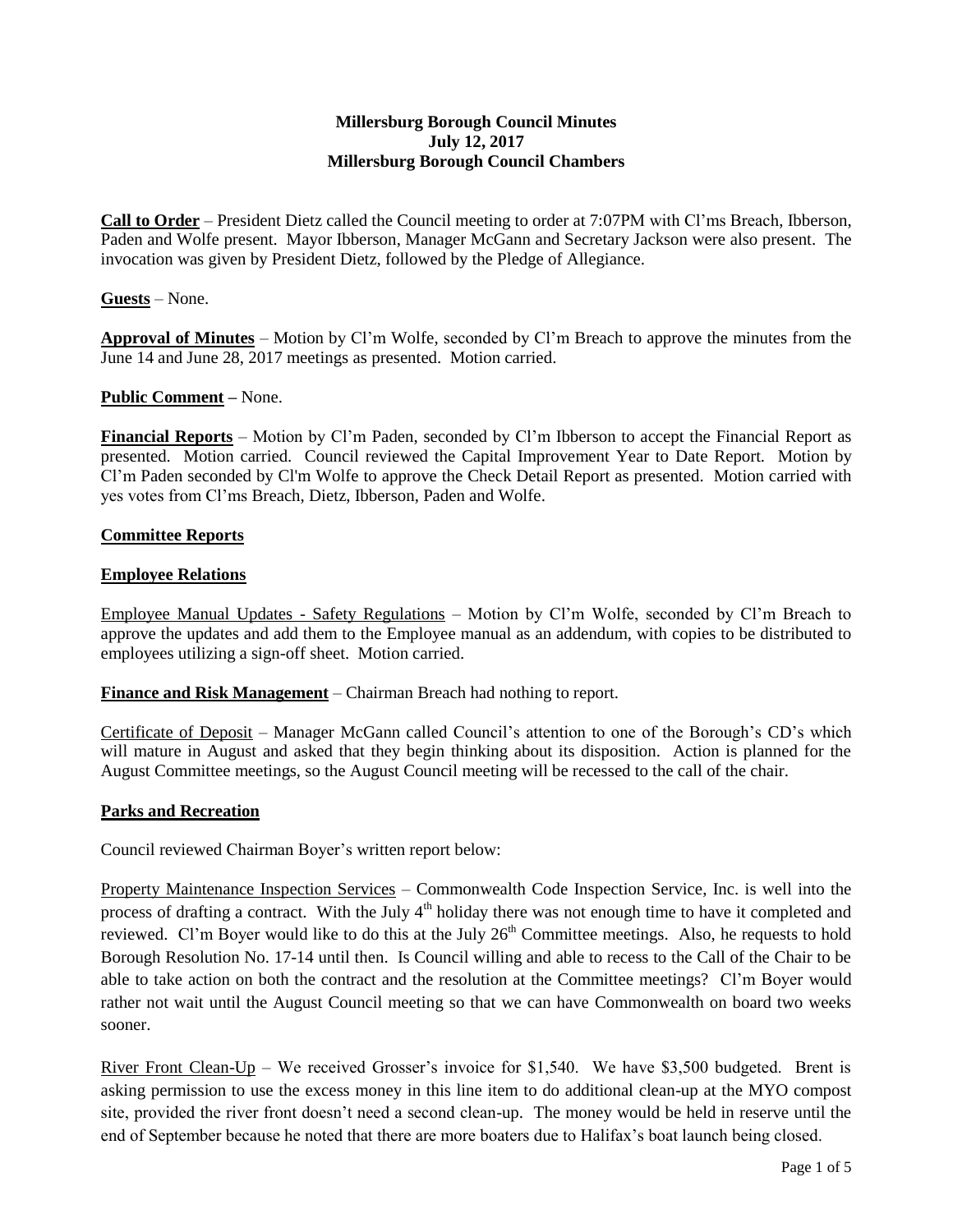MYO Renovation Project – YSM is working on our proposal.

Design elements by order of priority:

- Construction of the bandstand/pavilion/wedding pavilion with some type of removable shade
- Walking paths to interconnect with all different elements in the Park and parking area
- Children's play area, but a reduced scope
- Concrete pads under existing pavilions and fenced plaza area/butterfly garden area at old canal house wall
- YSM and Brent do not believe that there will be money left over for the restrooms. We can still seek grants for the restroom modifications at another time.

This gives YSM a more defined scope to enable them to provide their proposal and gives DCNR a refined scope. This is just to get things moving forward and can be discussed. END OF WRITTEN REPORT.

Tree Trimming at Riverfront Park – Cl'm Wolfe reported that she received a complaint about dead limbs in trees north of the ferry boat landing. Council directed Manager McGann to add this trimming to the list of work previously compiled, to obtain estimates from various tree trimmers for review at the July Committee meetings.

Grosser Excavating, Inc. Invoice – Council reviewed invoice for clean-up of the river front for \$1,540. Motion by Cl'm Breach, seconded by Cl'm Ibberson to approve paying the invoice. Motion carried with yes votes from Cl'ms Breach, Dietz, Ibberson, Paden and Wolfe.

Local Study Committee At-Large Member – Manager McGann submitted the name of Maynard Kratzer, of 432 Center Street. Mr. Kratzer is Vice Commander of the local VFW post. Motion by Cl'm Breach, seconded by Cl'm Ibberson to approve Maynard Kratzer to serve on the Master Parks Local Study Committee. Motion carried. Prior to the vote, Manager McGann noted that due to the Study Committee being advisory in nature, Solicitor Kerwin gave his consent for Mr. Kratzer to serve in this capacity, even though Borough Code states that a member of the Millersburg Civil Service Commission may not hold another appointed position.

Semi-Pro Football League Practice – Due to the Rotary Club's event on August  $26<sup>th</sup>$ , Manager McGann questioned whether or not the group would be permitted to practice on the ball field and President Dietz said there would be no conflict.

# **Property**

Exterior Lights – Council reviewed a quote from Independence Lighting for \$6,891 for the lights and another quote for installation from Lehman's for \$950. Manager McGann has supplied both cost estimates to Capital Area Transit, who has forwarded them to their Loss Control Department.

### **Public Safety**

Well Drilling Ordinance – Manager McGann prepared the draft ordinance and requested that Council report any comments to him within the next two weeks. The ordinance will go to DEP after Council finalizes the draft. Solicitor Kerwin's comment questioned business use being covered as well as residential. President Dietz would like to see financial compensation to the property owner/s as part of remediation and suggested Reliance Environmental be contacted regarding this. Alternately, Dietz asked if DEP could incorporate this into their evaluation of the review packet.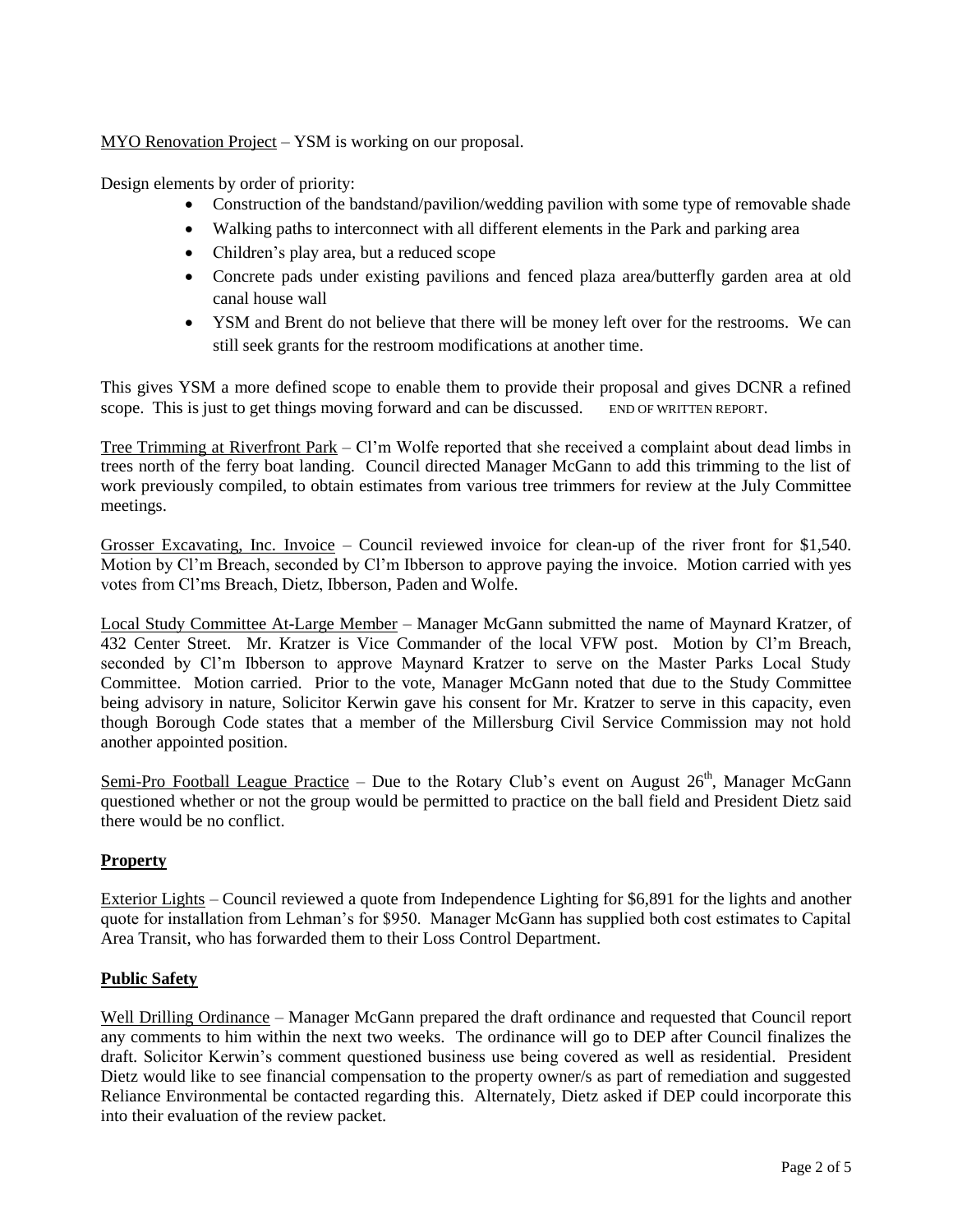## **Streets**

2017 Paving Project – Manager McGann reported that New Enterprise will begin the paving project in August on the 300 block of Cherry Street and the Race and Cherry Streets intersection. The 800 block of Union Street portion of the project remains undecided.

### **Economic Development**

Borough Website – Manager McGann sent a mock-up of the Borough's new website to the Committee members for review. Feedback was given regarding the home page, the mobile site and menus, all of which McGann will relay to Anthony Levan of Susquehanna Design & Printing.

### **Mayor's Report**

- High Brush Complaint Mayor Ibberson requested that the brush on the north side of the Creek at Keystone Street be trimmed because it is blocking the Welcome to Millersburg sign.
- Fireworks The event was well attended.
- Police Department M-8 needs an engine. Council was asked to consider M-8's disposition. Ibberson authorized McGann to have the Public Works crew pull lights, radio equipment and cage, strip, swap out tires, and remove decals.
- UCR Report President Dietz asked if it would be possible to track opioid-related calls for any future opportunities of funding to fight the epidemic.

**Manager's Report –** Written report provided to all Cl'ms.

### **Unfinished Business**

Appointment to Millersburg Civil Service Commission – Motion by Cl'm Paden, seconded by Cl'm Breach to appoint Gary Ibberson as the third member of the Civil Service Commission, to finish out Harry Chubb's term. Motion carried; Cl'm Ibberson abstained from the vote as the appointee. Manager McGann will advise Mr. Lamereaux of Council's action.

President Dietz called an executive session at 8:05PM to discuss on-going legal issues. The meeting was called back into regular session at 8:55PM. During the executive session, Solicitor reviewed with Council the status of the on-going litigation involving Powell, Rogers & Speaks. Part of the case has been settled that which involves Shaffer & Engle Law Office and the executor of the estate of Allen Shaffer, Susquehanna Bank Trust Department, now BB&T Bank. Based upon prior discussions, a settlement agreement was prepared for all involved municipalities and school districts, and Solicitor Kerwin recommended that the proposed Settlement Agreement and Mutual Release prepared by Plaintiff's Counsel with Defendants being Allen Shaffer's estate and Shaffer & Engle Law Office be signed by President Dietz, in the best interest of the citizens of Millersburg Borough. Motion by Cl'm Paden, seconded by Cl'm Ibberson to sign the Agreement. Motion carried. Solicitor Kerwin then left the meeting.

### **New Business**

Borough Resolution No. 17-12 Ferry Boats Anniversary – This resolution recognizes the  $200<sup>th</sup>$  anniversary of the Ferry Boat system and was signed and presented to the Board President at the Fireworks event on July 3, 2017. Motion by Cl'm Wolfe, seconded by Cl'm Paden to retroactively approve Borough Resolution No. 17-12. Motion carried (Cl'm Ibberson had stepped out of the room).

Borough Resolution No. 17-13 Pool Gaming Grant – This resolution sets forth the Borough Council's support for the Millersburg Pool Association to apply for a Dauphin County Local Share Municipal Grant for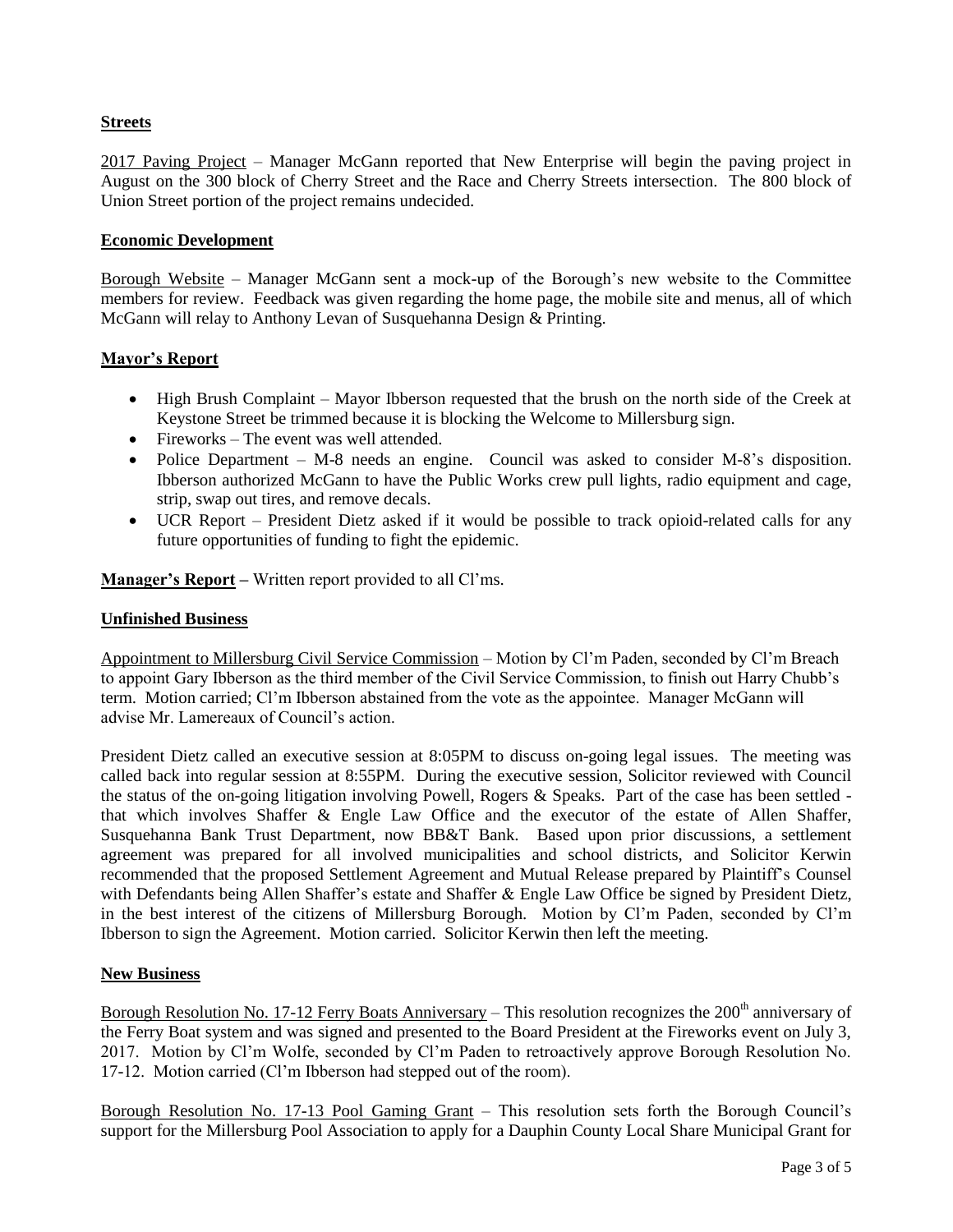funding for a splash pad to replace the aging wading pool. Motion by Cl'm Wolfe, seconded by Cl'm Breach to approve Borough Resolution No. 17-13. Motion carried.

Letter to Senator DiSanto re: PA Uniform Construction Code - Council reviewed draft letter prepared by Manager McGann to State Senator John DiSanto regarding two pieces of pending legislation dealing with administration and enforcement of the Borough's building codes. Council directed McGann to get a clarification from PSAB on the statement within the letter that under the current law, municipalities that optin to the PA UCC can only utilize one third party administrator for enforcement and inspections. Motion by Cl'm Wolfe, seconded by Cl'm Breach to approve the letter once clarification is obtained. Motion carried.

Letter of Support for Halifax UM Church Food Bank - This letter to The Foundation for Enhancing Communities expresses the Borough's support of Halifax United Methodist Church's grant application for funds for a commercial grade refrigeration unit. The letter states that half of the food bank's 660 clients are residents of the Millersburg area. Motion by Cl'm Wolfe, seconded by Cl'm Ibberson to approve the letter with one typographical error correction. Motion carried.

**Communications** – All communications were made available to Cl'ms. There was nothing requiring Council action.

### **Organization Reports**

Upper Dauphin COG – Cl'm Breach reported that the Northern Dauphin Drug Task Force information was given to COG Secretary, Robyn Loesch to circulate among COG membership. Representative Sue Helm reported on State budget negotiations. She reported that work on the State gaming law is still in process. A representative from PSATS has introduced an Earned Income Tax reimbursement for firefighters as an incentive to keep volunteers. Council agreed to possibly discuss this with the Millersburg Fire Company and Upper Paxton Township.

Millersburg Planning Commission  $-$  Cl'm Wolfe reported that there was no meeting.

Millersburg Pool Association – No report.

Millersburg Fire Company – Cl'm Ibberson reported that Heather Alleman has replaced Karen Heckert as Secretary.

Millersburg Area Authority – President Dietz referred Cl'ms to their meeting minutes. Manager McGann will discuss a statement in the June 5, 2017 minutes with Authority Manager Nick McCarron regarding the Board's discussion of the risk of the Borough losing funding for the State Street Storm Sewer project if the Borough waits too long.

Millersburg Ferry Boat Association – President Dietz stated that the boats will be running Friday through Monday and holidays until they get another captain trained.

Dauphin County Tax Collection Committee – Secretary Jackson reported that Keystone gave a report of the  $2<sup>nd</sup>$  quarter collections. The Audit Subcommittee has reviewed Boyer & Ritter's contracts and the audit drafts for year 2016. The July meeting has been cancelled and the group will next meet in September.

Dauphin Lebanon County Boroughs Association – President Dietz reported that the next meeting is July  $25^{th}$ ; Lori Yeich with DNCR will be the speaker.

Zoning Hearing Board – There was no meeting.

Upper Dauphin Industrial Development Authority – There was no meeting.